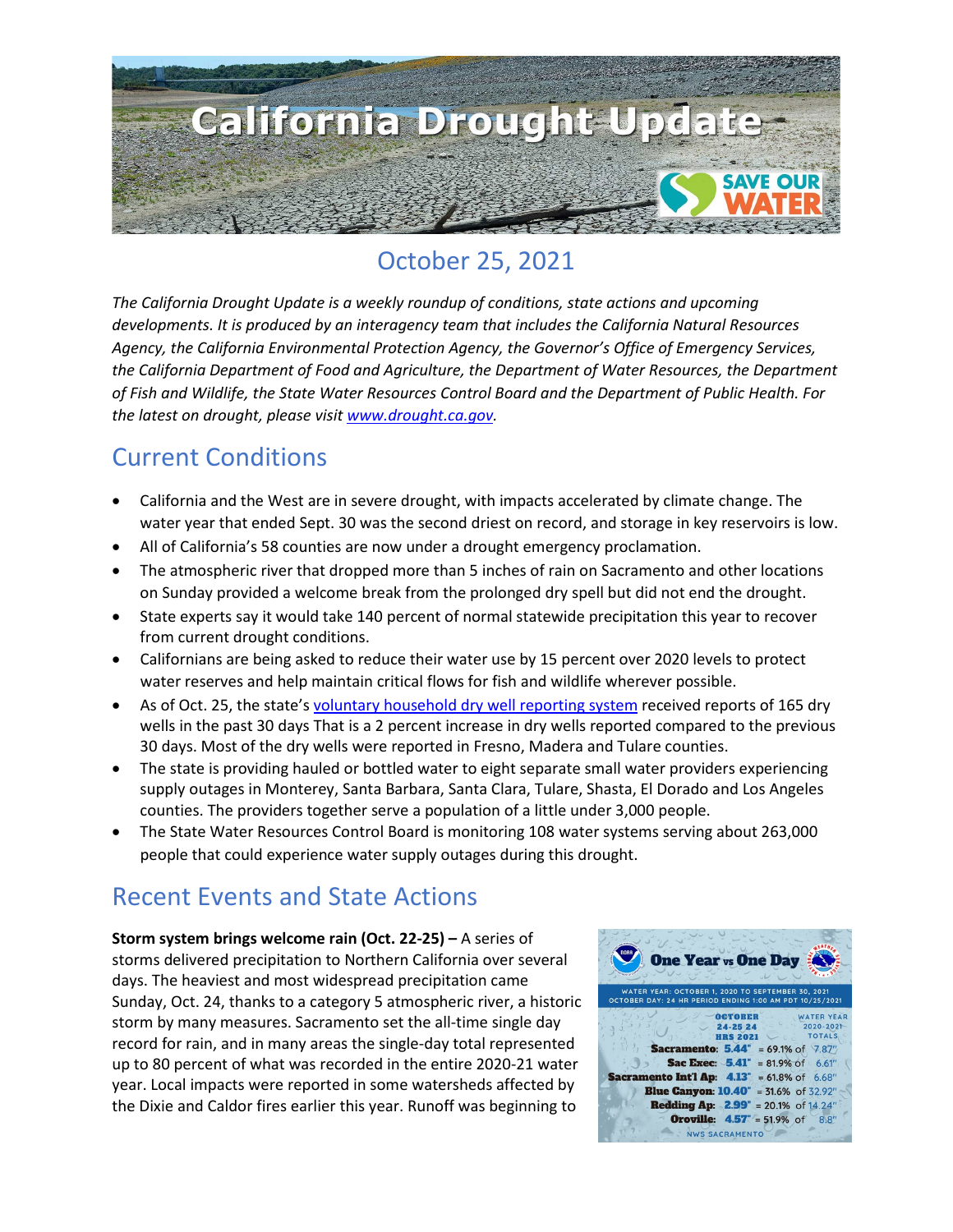boost storage levels at Oroville, Folsom and Lake Mendocino. Updates will be available at [https://cdec.water.ca.gov/reservoir.html.](https://cdec.water.ca.gov/reservoir.html)

**Governor extends drought emergency statewide (Oct. 19) –** The Governor issued a proclamation expanding the drought emergency statewide and further urging Californians to step up their water conservation efforts. The proclamation extends the emergency proclamation to the counties of San Francisco, Los Angeles, Imperial, Orange, San Bernardino, Riverside, Ventura, and San Diego, so that every county is now covered, allowing the state to move more nimbly wherever emergency situations arise. The latest proclamation also gives the Water Board authority to prohibit certain wasteful practices such as hosing sidewalks, irrigating ornamental turf during and immediately after rain, and irrigating turf in public street medians. Exactly which practices could be prohibited would be determined at the discretion of the Water Board in a process that could take several months. The proclamation also directs local water suppliers to implement their urban Water Shortage Contingency Plans and agricultural Drought Plans at a level appropriate to local conditions that takes into account the possibility of a third consecutive dry year and directs Cal OES to provide funding under the California Disaster Assistance Act, as appropriate, to support temporary emergency supply, delivery, or both for drinking water for sanitation purposes.

**Data shows uptick in conservation efforts (Oct. 19) –** Californians overall reduced urban water use by 5 percent in August compared to water consumption reported for August 2020, according to new data released by the Water Board. Regional savings ranged from a high of 18 percent for the North Coast to 3.1 percent, the lowest savings rate, for the South Coast. Statewide, the average August conservation level fell short of the 15 percent savings the Governor asked Californians to make in July, but it is an improvement over the less than 2 percent savings rate reported by water districts in July.

**Curtailments adjusted (ongoing) –** With rain boosting streamflow and inflow to reservoirs, the Water Board has temporarily lifted bans on curtailed water diversions on the lower Russian River, the upper Russian River and the Sacramento-San Joaquin Delta watersheds. Curtailment orders also were modified for the Scott and Shasta rivers. Curtailment orders will be re-imposed if dry conditions return.

**State holds curtailments methodology workshop (Oct. 20) –** Water Board staff held a technical workshop to describe and receive public input on potential changes to the methodology for determining water unavailability in the Delta watershed. Currently, the methodology is focused on evaluating water unavailability during the dry season, but modifications to the methodology are being considered to address water unavailability during the wet season. Staff asked the public to consider, among other questions, how to most effectively suspend curtailments in response to actual and projected precipitation and runoff events.

**Save Our Water campaign urges action to reduce water use (ongoing)** – The statewide [Save Our Water](https://saveourwater.com/)

program managed by DWR is reaching Californians with tips to reduce water use. Messages are hitting social media, radio, billboards and more in English and Spanish, with additional languages online soon. The campaign is being conducted in partnership with local water agencies to support the Governor's call for all Californians to reduce water use by 15 percent.

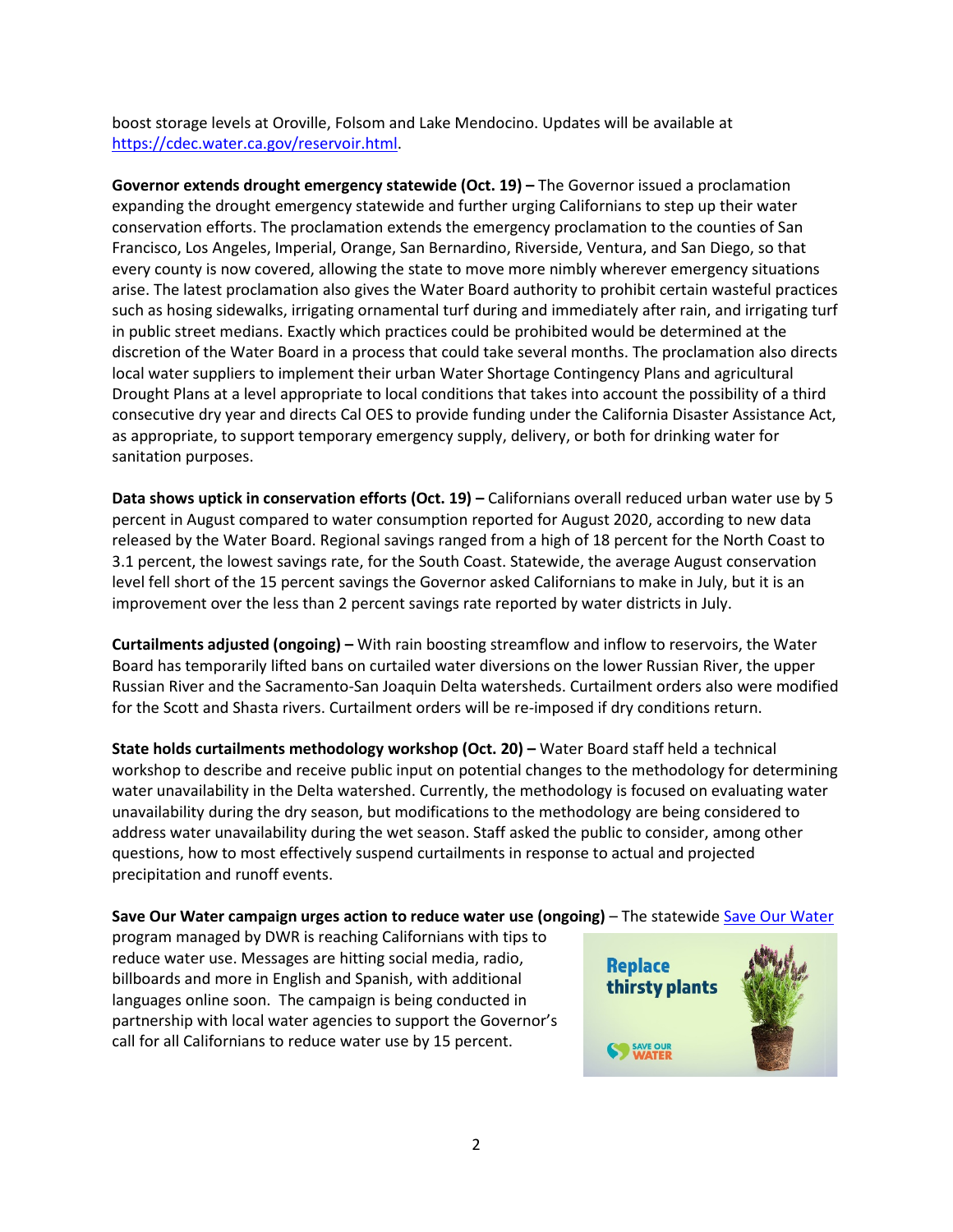# Current Water Right Curtailments

The following watersheds have water right curtailments in place. Also shown are the current number of curtailed rights or right holders (counts will change as hydrology changes) as of Oct. 25:

- **Russian River (Upper and Lower):** Curtailments lifted in the Lower Russian River as of Oct. 21. Curtailments in the Upper Russian River were lifted on Oct. 23. Curtailments may be re-imposed based on precipitation and runoff.
- **Delta:** All of the approximately 10,300 rights curtailed in August are lifted as of Oct. 19.
- **Scott and Shasta:** Approximately 2,650 curtailments issued Sept. 9 and 10 for both watersheds. On October 21, curtailments temporarily suspended in the Shasta River watershed to a priority date of July 1923 through 11:59 pm on Oct. 31, contingent on the October flow requirement of 125 cubic feet per second being met. (The Shasta River flow requirement increases to 150 cfs in November.) Curtailments on the Scott were lifted through the end of the month on Oct. 25.
- **Mill and Deer:** The Office of Administrative Law approved the regulations Oct. 4 and Curtailment Orders were mailed Oct. 12.

# Tribal / Local Actions

- **Tribal governments:** Tribal emergency drought proclamations as reported by Cal OES to date: Buena Vista Rancheria of Me-Wuk Indians, Karuk Tribe, Resighini Rancheria, Tule River Indian Tribe, Yurok Tribe, Wiyot Tribe.
- **Local government:** Local emergency drought proclamations as reported by Cal OES to date: Butte, Colusa, Fresno, Glenn, Humboldt, Lake, Marin, Mendocino, Modoc, Napa, Nevada, San Joaquin, San Luis Obispo, Santa Barbara, Santa Clara, Siskiyou, Sonoma, Tulare, Tuolumne, Yolo.

## Upcoming Decisions / Milestones

**Health and safety needs for 2022:** DWR is gathering projections of health and safety needs of State Water Project customers in event of zero allocation next year and planning for contingency.

**Initial State Water Project allocation for next year:** Lake Oroville is entering Water Year 2022 with record-low storage, and San Luis Reservoir is expected to be at its second-lowest level of record. Low storage means that the SWP's initial allocation to project contractors on **December 1** will be very low, and the subsequent low probability of getting an exceptionally wet winter means that the project's final allocation is also likely to be low.

**Forecasting and drought monitor work:** Following the major shortcomings in the spring 2021 runoff forecasts, DWR is taking steps to transition to improved forecasting methodologies and to publish forecast guidance products. As directed by the April 2021 drought emergency proclamation, DWR also is developing a California Drought Monitor to provide a better representation of the state's drought conditions than that provided by the federal drought monitor. DWR is working toward **Dec. 31** launch of new drought monitor.

**Fishery closures**: CDFW is preparing an emergency regulation request to the Fish and Game Commission to extend the current low-flow closure criteria dates through **April 30** in the Eel River, Mad River, Mattole River, Redwood Creek, Smith River and Van Duzen River and Mendocino, Sonoma, and Marin